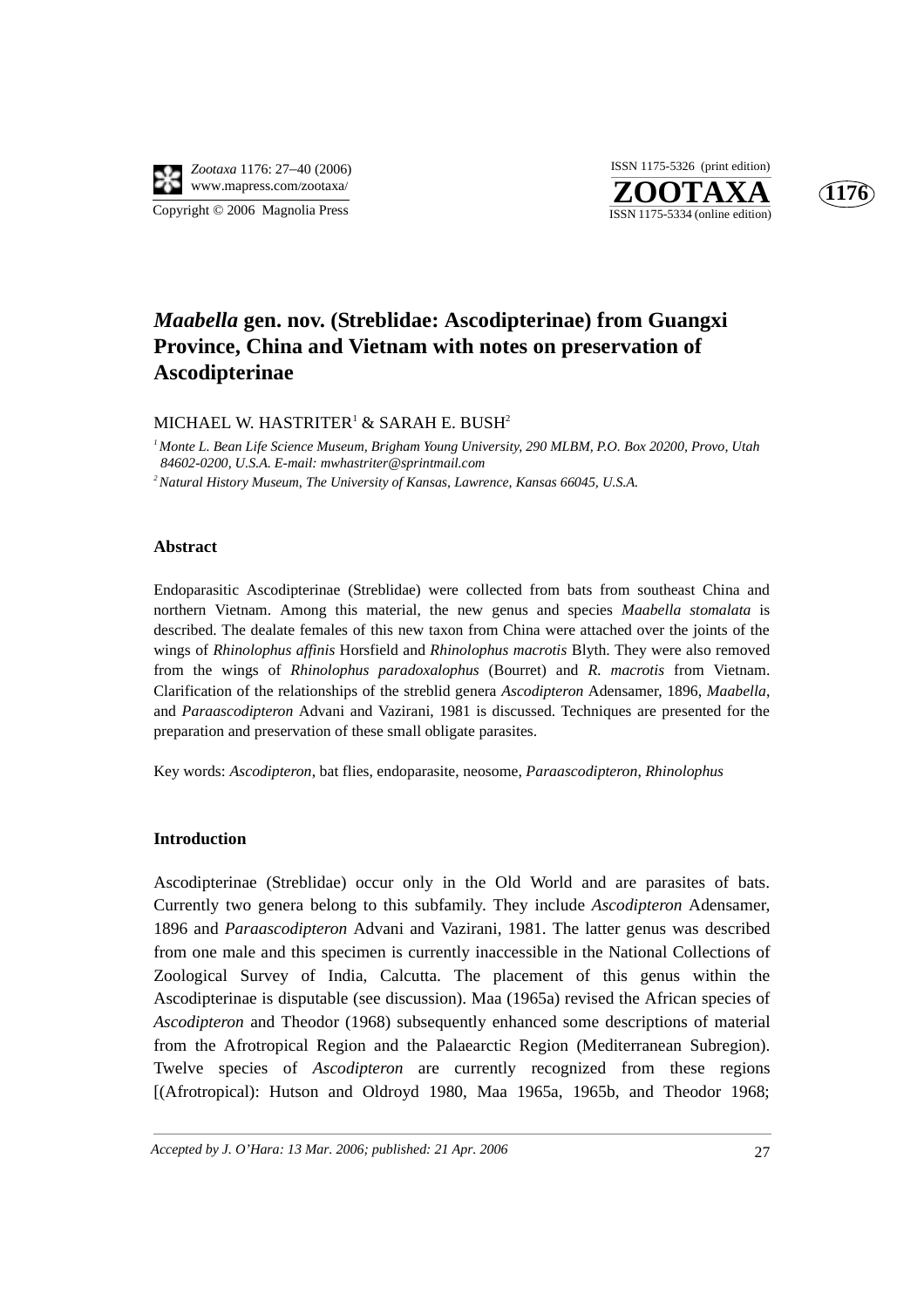**ZOOTAXA** (Palaearctic): Maa 1965b, and 1971], while six have been described from the Oriental and Australian regions (Maa 1965b, 1971, 1977, and 1989). Hürka (1998), in a discussion of the classification and distribution of the family Streblidae, also suggested there are 18 species of *Ascodipteron*.

> Unlike other Streblidae, females in the subfamily Ascodipterinae are endoparasitic; consequently, these females have many unique morphological characteristics. The morphological features of the female distinguish members of the Ascodipterinae from all other Streblidae. The head is greatly modified with an enormously enlarged labial theca and protrusible and retractable sets of cheliceral blades attached at the apex of the epipharynx. The female features of the head of two species of *Ascodipteron* and our new genus and species, *Maabella stomalata*, were illustrated by scanning electron microscopy by Hastriter *et al.* (2006, *M. stomalata* cited as an undescribed genus). The gena of females is enlarged to cover the lateral membranous regions of the head and both sexes are eyeless. The dorsal portion of the female head (posterior to the labial theca) has a sclerotized frons (with posterior depressions that protect the antenna comprised of two segments with apex of arista multi-branched), a pair of lateral vertices, and an occipital sclerite. Males are little known, but Maa (1971) stated, "head somewhat similar to *Raymondia* [a genus in the subfamily Nycteriboscinae], thorax is compressed bilaterally, and abdomen with seven visible segments subequal in length to one another". Wings of both sexes of *Ascodipteron* spp. are similar with three distinct longitudinal veins and no crossveins.

> Muir (1912) first described the life cycle of these pupiparous flies in his description of *A. speiserianum* from Amboina, Indonesia. Winged adults emerge from puparia. Adult females fly to a host, attach, and are enveloped by the host skin and tissues. Only the apex of the abdomen protrudes from the host's tissue. Females lose their halteres, wings, and legs and rapidly become neosomes (adult females whose abdominal exoskeleton has been greatly enlarged by the secretion of new cuticle). Mating behavior is unknown, but must occur prior to attachment of the female to a host, or *in situ* after females attach.

> Only females permanently attach and are commonly collected from bat hosts. Males are rare and have been described for only four species: *A. speiserianum* Muir, 1912, *A. africanum* Jobling (male described in Jobling 1940), *A. namrui* Maa, 1965 (male described in Theodor 1968), and *A. rhinopomatos* Jobling, 1952 (male described in Theodor and Moscona 1954)]. All were reared from pupae obtained from females in the laboratory, except for the sole male of *A. africanum* that was collected from a bat host. The new genus described in this paper is known only from dealate females. Based on morphology, host specificity, site of parasite attachment, geographic and habitat differences, our material from China and Vietnam clearly represent a new genus as suggested by Hastriter *et al.* (2006). The purpose of our paper is to describe a new genus, discuss the systematic position of P*araascodipteron*, and present techniques for the preparation and preservation of these small endoparasitic obligate parasites.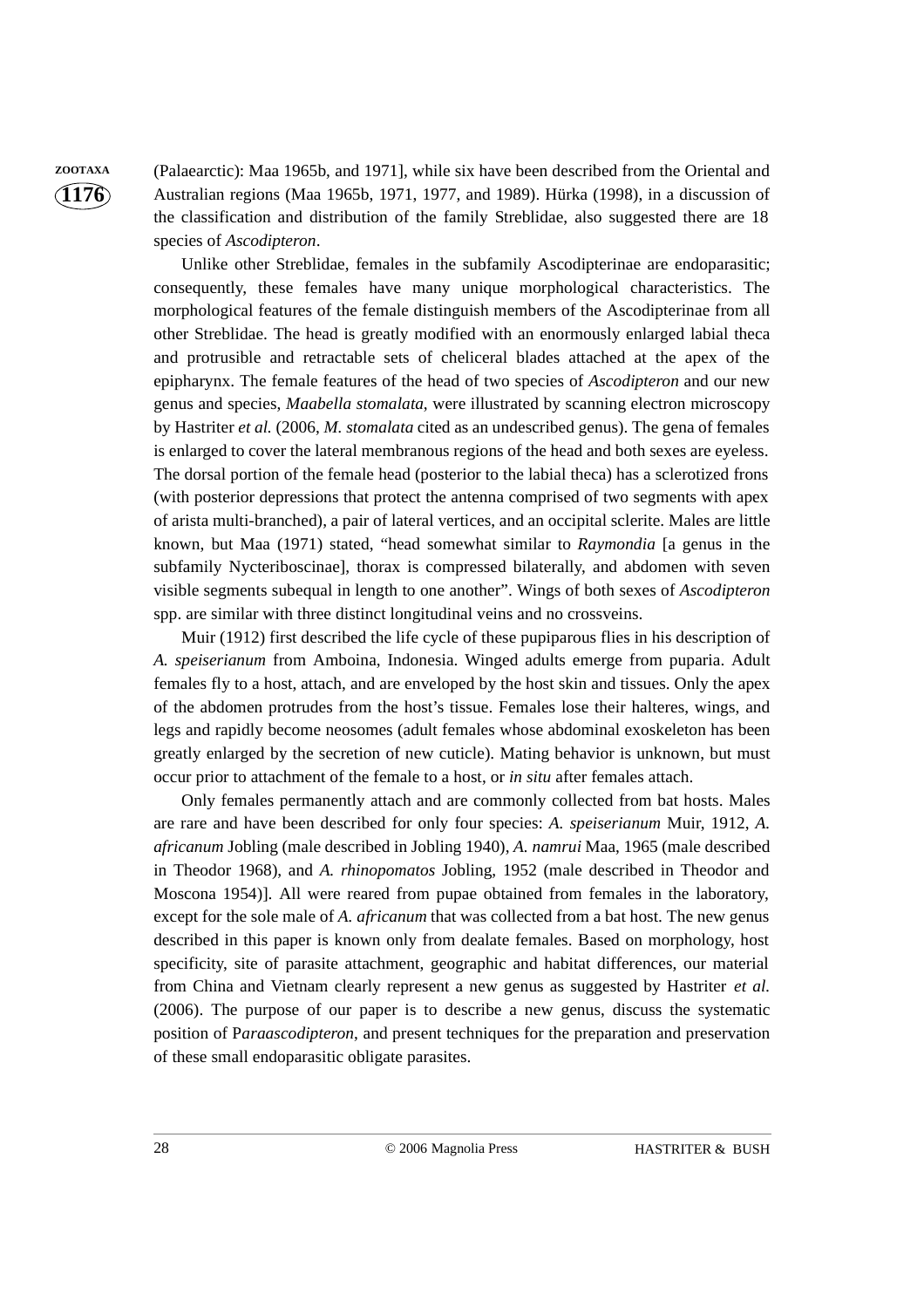# **Materials and methods** *ZOOTAXA*

#### *Collection and extraction*

During September and October 2004, 175 bats were collected 46.3 km west of the city of Xinjing, Guangxi Zhuang Autonomous Region, Jingxi County, Guangxi Diding Provincial Reserve (23°07'21"N, 105°57'49"E), 978–1,100 m, in primary forest on karst. Seven other bats were collected on the same expedition from a nearby cave (23°05'N, 105°59'E), 780 m, in an agricultural area near Nian Wei, 4.8 km SSE of the previous site in the Provincial Reserve. An additional 80 bats were collected on a second expedition in April 2005 to the Shiwandashan National Nature Preserve, Guangxi Province, China. Earlier expeditions during May 1996 and May 1997 harvested 279 bats from various locations in three provinces in northern Vietnam (Cao Bang, Tuyen Quang, and Vinh Phu) from tropical lowland forests. Access to Vietnam Ascodipterinae was provided by Douglas C. Currie, Entomology, Department of Natural History, Royal Ontario Museum (ROM), Toronto, Ontario, Canada. Bats were captured with mist nets and harp traps. Each bat was euthanized with chloroform prior to being examined for ectoparasites and embedded bat flies. All bats are deposited in the ROM. Slide mounted Ascodipterinae are deposited in ROM, the National Museum of Natural History, Washington, D.C. (NMNH), and the senior author's collection (MWH).

Neosomes were extracted by slicing through the host tissue at the base of the embedded parasites and pealing back the skin and cartilaginous layers with forceps. They were preserved in 95% ethanol. Neosomes taken *in situ* from host bats were encysted within a tough fibrous capsule of host tissue. Collectors may or may not have removed this during extraction from the host. If host tissues were present in alcohol preserved material, the entire neosome was removed from this fibrous tissue capsule with two jeweler's forceps. As a side note for future collectors: removal of the neosome with the tough fibrous capsule intact is the most field expedient method of collection and is optimal for preservation.

## *Laboratory specimen preparation*

Once the pearl white neosome was freed from the host's tissue, the genital aperture (terminal segments bearing spiracles V–VII, cerci, anal and vaginal orifices, and circular arrangements of setae) was removed from the engorged abdomen by cross-cutting just anterior to the genital aperture with a scalpel (# 15 blade). The cut was made as close as possible to the anterior-most ring of minute spiniform setae. To prevent crushing or distorting the genital aperture, it was cut prior to clearing in potassium hydroxide (KOH). The genital aperture contains important morphological features (Hastriter *et al.* 2006) and care must be exercised to mount the associated genital aperture and head/thorax on the same slide. The head and thorax remain hidden within the neosomic abdominal sack and must be dissected from the abdomen with jeweler's forceps. There are no discernable features between the scutellum and the genital aperture that are useful for identification, **1176**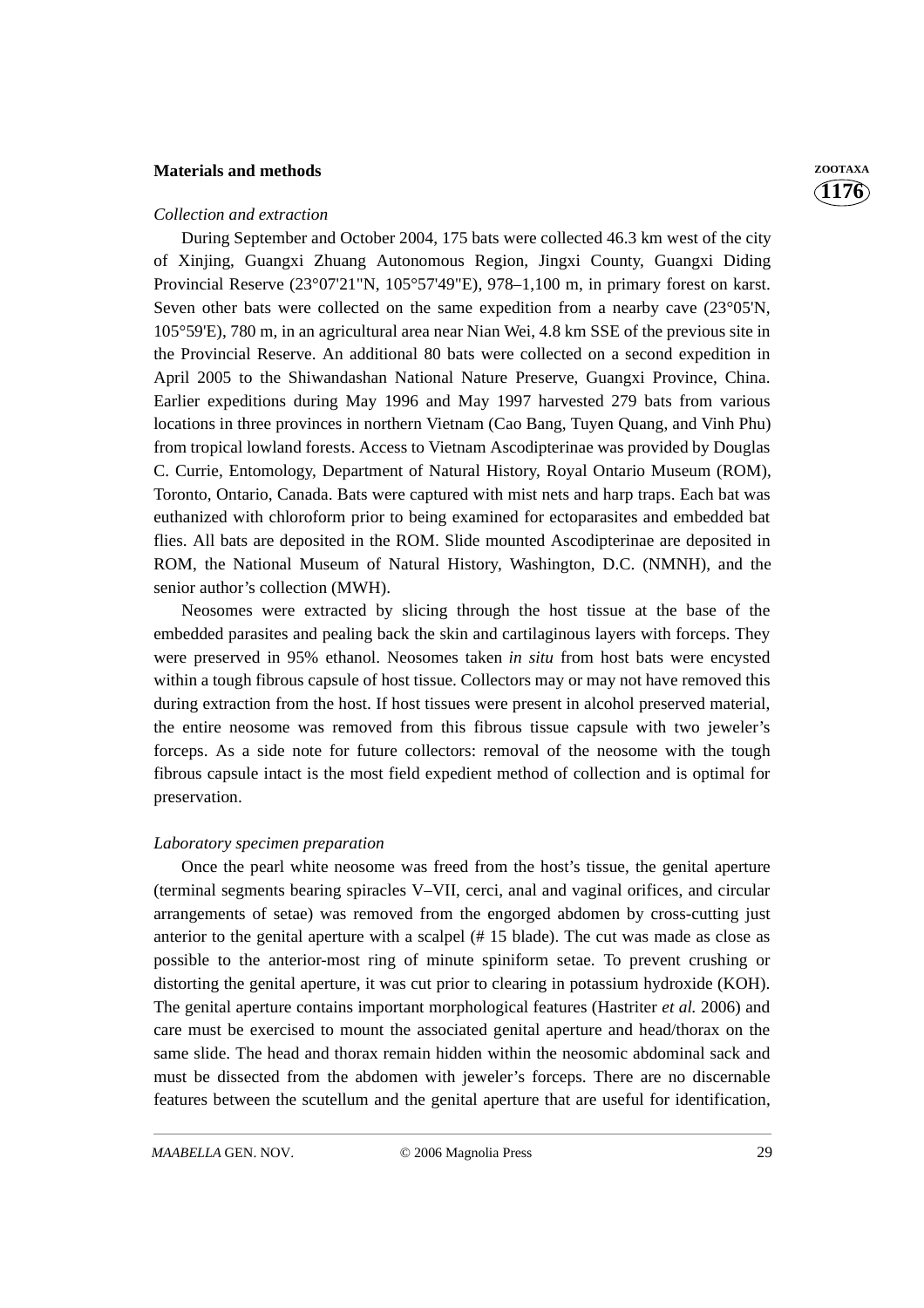**ZOOTAXA** thus this part of the specimen was either discarded or preserved for molecular work. Whole neosomes may be stored in vials of 70% ethanol for long periods; however, accurate identifications require clearing and mounting of specimens on microscope slides.

> Jobling (1952) and Maa (1965a) only briefly described the techniques that they used for preparing specimens for examination, preparatory to mounting in Canada balsam. Jobling's technique of "boiling in potash and clearing with clove oil" was modified by clearing in KOH (using a disposable Pasteur pipette, 3 drops of a saturated solution of KOH were placed into 0.75ml distilled water) at room temperature for 6–24 hours, dehydrating in serial alcohols (70%, 80%, 95%, and absolute, 30 minutes each), rapid immersion in methyl salicylate, and one hour in xylene. Further dissection of labial thecae, vincula and laterovertices of the insects was performed in xylene. To avoid crushing and distorting the head/thorax and genital aperture, two glass shims (made with crushed No. 2 microscope cover-slips) were placed under each cover-slip. If sufficient numbers of specimens were available, mounts of dorsal, ventral and lateral views of the head and thorax were prepared. In addition, genitalia vials were used to store head/thorax and genital apertures that had been cleared in KOH. For proper orientation, lateral views were mounted with the head directed right and sternum away from technician; for dorsal and ventral views the mouth parts faced technician. When only one specimen was available, the dorsal view was the preferred orientation for maximum observation of essential characters. The genital aperture was mounted caudal portion up, spiracles five and six directed towards the technician. Genital aperture and the head/thorax were mounted under two No. 1 cover-slips on the same slide (12mm cover-slips centered one at top and one at bottom) to allow room for an identification label and a host/locality data label at each end of the slide.

> A single larva/prepupa was occasionally present in the uterus of the female (apparent during dissection of the head/thorax from the abdomen). Various degrees of development were seen among larvae prematurely removed from the uterus. Early forms are tubular or elliptical shaped without apparent surface features, while a more developed larva (prepupa) may have two pair of spiracles, surface sculpturing, and an anal orifice. These stages are best studied in alcohol, since mounting larvae/prepupae generally distorts and damages specimens. Whole larvae/prepupae were preserved in genitalia vials in 70% ethanol.

### *Specimen imaging and measurements*

An Olympus SZX12 dissecting microscope equipped with a 3CCD MTI digital camera and an Olympus BX61 compound microscope equipped with an Olympus CV12 digital camera, each equipped with an Olympus Microsuite™ B3SV multi-layer montage program were used to prepare digitized images of whole specimens and slide mounted material, respectively. Measurements were performed on digitized images with the latter equipment. A reference for measurements has never been standardized for the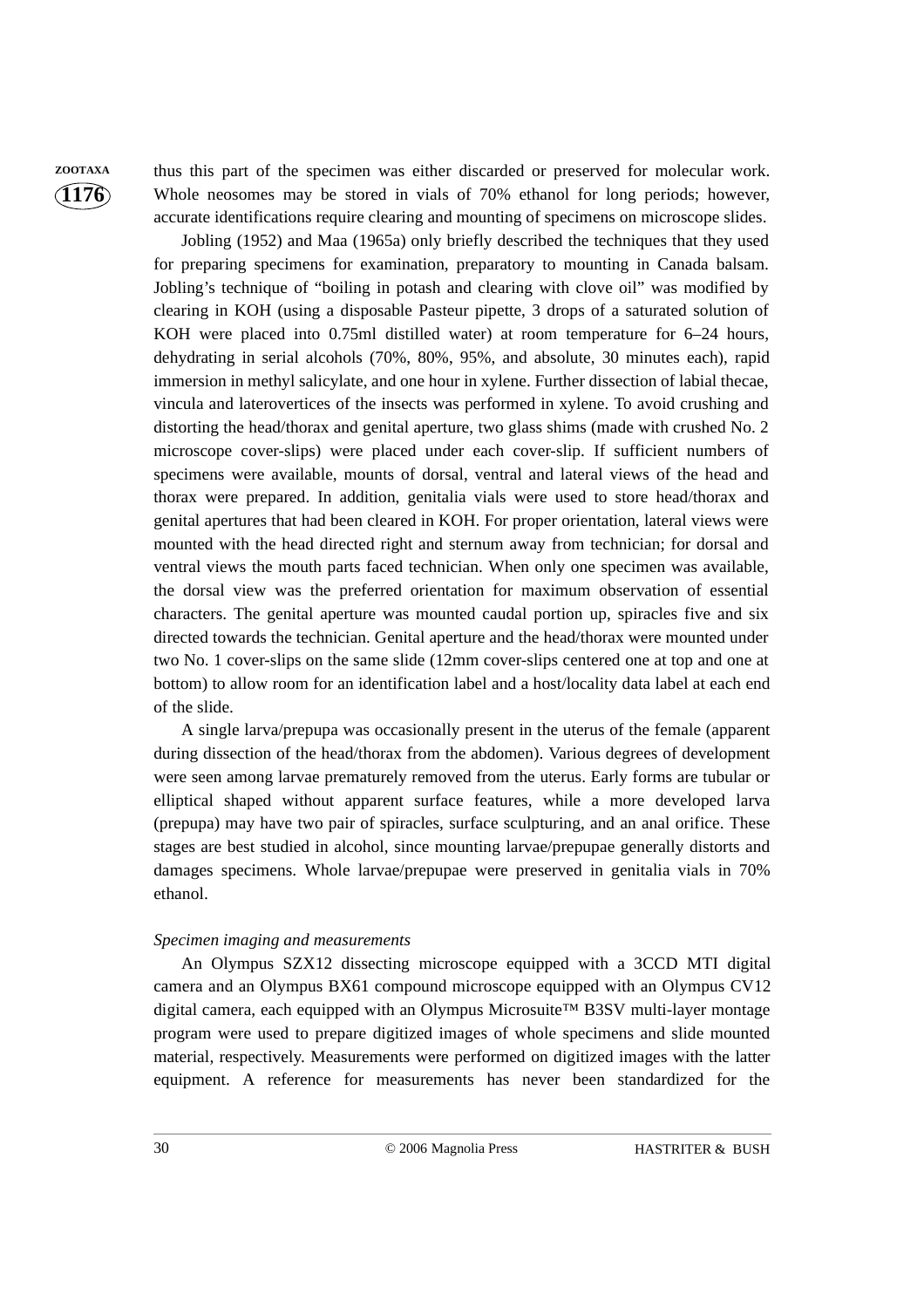Ascodipterinae. Therefore, dimensions listed in this paper adhere to the following **ZOOTAXA** guidelines. Measurements were applicable to mounted material only, with exception of whole, encysted females (neosomes). Body length excludes soft pleomorphic abdominal tissues that extend beyond scutellum. Length specified for the head and thorax were measured from the anterior margin of the labial theca to the most posterior point of the scutellum (dorsal view). Height and width of mounted material are subject to distortion caused by cover-slip compression and were not measured. Length of labial theca was measured from anterior margin to margin of posterior lateral lobes (dorsal view) and width of labial theca was from widest posterior lateral point on each side of labial theca (dorsal or ventral views).

### **Results**

A total of 258 bats from China representing 12 genera were examined for ectoparasites: **Pteropodidae:** *Cynopterus* F. Cuvier (27), *Sphaerias* Miller (18), *Rousettus* Gray (16); **Rhinolophidae:** *Rhinolophus* Lacépède (82), *Hipposideros* Gray (6); and **Vespertilionidae:** *Murina* Gray (79), *Myotis* Kaup (12), *Pipistrellus* Kaup (7), *Harpiocephalus* Gray (4), *Scotomanes* Dobson (4), *Miniopterus* Bonaparte (2), *Kerivoula* Gray (1). Specimens of the new genus (Ascodipterinae) were collected from *Rhinolophus affinis* Horsfield (17 from 11 of 46 hosts examined) and from *Rhinolophus macrotis* Blyth (3 on 1 host examined).

A total of 279 bats from Vietnam representing 16 genera were examined for ectoparasites: **Emballonuridae:** *Taphozous* E. Geoffroy (1); **Pteropodidae:** *Megaerops* Peters (17), *Eonycteris* Dobson (11), *Cynopterus* (9); **Rhinolophidae:** *Rhinolophus* (76), *Hipposideros* (42), *Aselliscus* Tate (9); and **Vestpertilionidae:** *Pipistrellus* (61*), Myotis* (18), *Scotomanes* (13), *Kerivoula (6), Murina (6), Eptesicus* Rafinesque (2), *Tylonycteris* Peters (2), *Arielulus* Hill and Harrison (1), *Scotophilus* Leach (1). Among 44 Ascodipterinae collected from these bats, specimens of the new genus were recovered from *Rhinolophus paradoxalophus* (Bourret) (4 from 4 of 32 hosts examined) and *R. macrotis* (3 from 1 of 5 hosts examined).

Direct comparison with sister streblid taxa is problematic because male Ascodipterinae are poorly represented and identification of homologous characters is difficult in female Ascodipterinae because of their extreme sexual dimorphism. Theodor (1968) indicated that the male abdomen of *A. africanum* Jobling, 1939 bore similarities to that of *Raymondia* Frauenfeld, 1856 and Maa (1971) thought the male head of *Ascodipteron* was "somewhat similar to *Raymondia*"; however, molecular analyses by Dittmar *et al.* (2006) did not support a close generic affinity. Justification for erection of a new genus closely allied with Asc*odipteron* may be found in their biogeography, host specificity, site of attachment, and morphology. The genus *Ascodipteron* is found throughout the tropical and semi-tropical regions of the Old World, whereas, *Maabella* occurs only on the Southeast Asian mainland and east to the Philippine Islands and the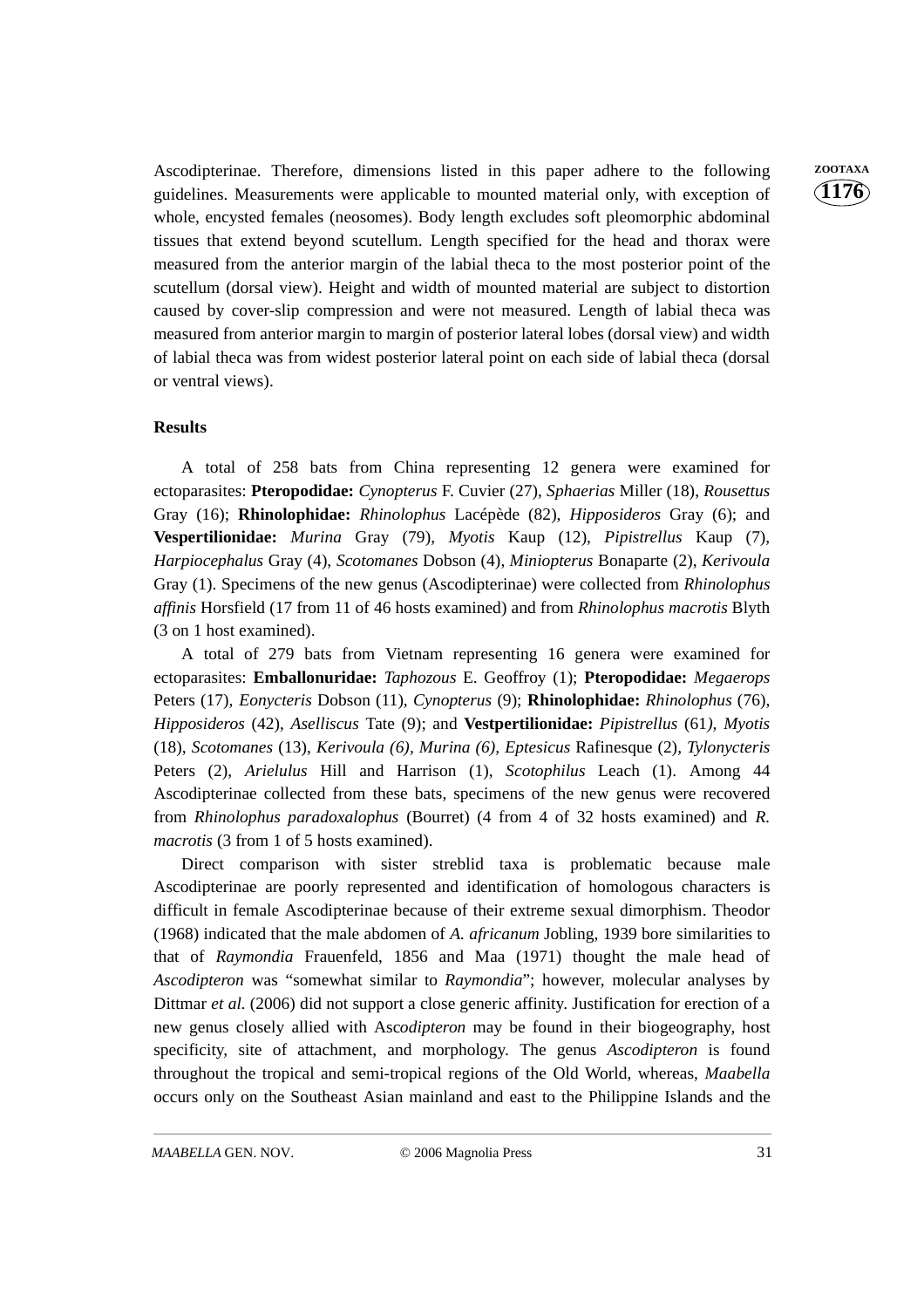**ZOOTAXA** Lousiade Archipelago (includes a second species of *Maabella* to be described elsewhere). Species of *Maabella* parasitize *Rhinolophus* and *Hipposideros*, whereas species of *Ascodipteron* throughout their range are found on these host genera, in addition to *Miniopterus* spp. (Vespertilionidae). The evolution of streblids follows the phylogenies of their bat hosts (Wenzel et al. 1966). The occurrence of multiple species of *Ascodipteron* on a vespertilionid bat (*Miniopterus* spp.) across this bat's range with the exclusion of parasitism of this group by *Maabella* would suggest a divergence of host adaptation between the two genera. In addition, *Ascodipteron* spp. attach to different areas of the body (base of ears, urogenital region, and on the upper and forearms of the wings), whereas *Maabella* spp. are restricted to the wings over the bones or joints of the phalanges. The nature of the tissue at the attachment sites of these two genera, reflect the size and shape differences of the neosomatic cyst. The expansion of the neosomatic growth of *Ascodipteron* spp. is unrestricted in the softer thick host tissues and becomes larger and flask-shaped. Those of *Maabella* spp. associated with thin tissues of the distal portions of the wing are drastically smaller and sausage-shaped, thus minimizing their physical presence on the effect of the aerodynamics of the host's flight. The diameter of the genital aperture of *Ascodipteron* spp. is nearly twice that of *Maabella* spp. and the presence of the genital sclerite in *Maabella* is absent or vestigial in *Ascodipteron* spp. Peg-like spiniform setae are present on different sclerites of *Ascodipteron* spp. and absent in *Maabella* spp.

## *Maabella* **gen. nov.**

### *Diagnosis*

Only dealate encysted neosomic females were available for description (males unknown). Females of the new genus share similar morphological and biological affinities with those of the genus *Ascodipteron*: 1) extreme modifications of the head, particularly the mouthparts, 2) presence of genital aperture, 3) neosomatic growth, 4) loss of halteres, wings and legs immediately after attachment to a host bat. *Maabella* differs from *Ascodipteron* by its smaller size and the shape of the labial theca, which is broad at the apex, width about equal to length (Figs. 1A–B); epipharynx (labial gutter) with lateral sclerotized expansion posterior to base of cheliceral blades (Fig. 1A); vinculum heavily sclerotized and distinctly thickened in all dimensions (Fig. 1D); genae fused ventrally (Fig. 1D), rounded along anterior margin and broadly rounded at dorsal apex, and adorned with long coarse setae (not peg-like spiniform) (Fig. 1C); scutellum posteriorly rounded (not quadrate) (Fig. 1C); anterior and posterior margin of prosternum parallel, expanded anteriorly from margin of mesosternum to forward edge of coxa (without membranous area between prosternum and ventral extensions of genae) (Figs. 1D, 2A); trochanters bearing numerous long setae (Fig. 1D, 2A); the genital plate (between anus and vaginal orifice, may represent sternum VIII) always present and exceptionally well developed (Figs. 2C–F); and in lateral view, lateral vertices nearly perpendicular to longitudinal axis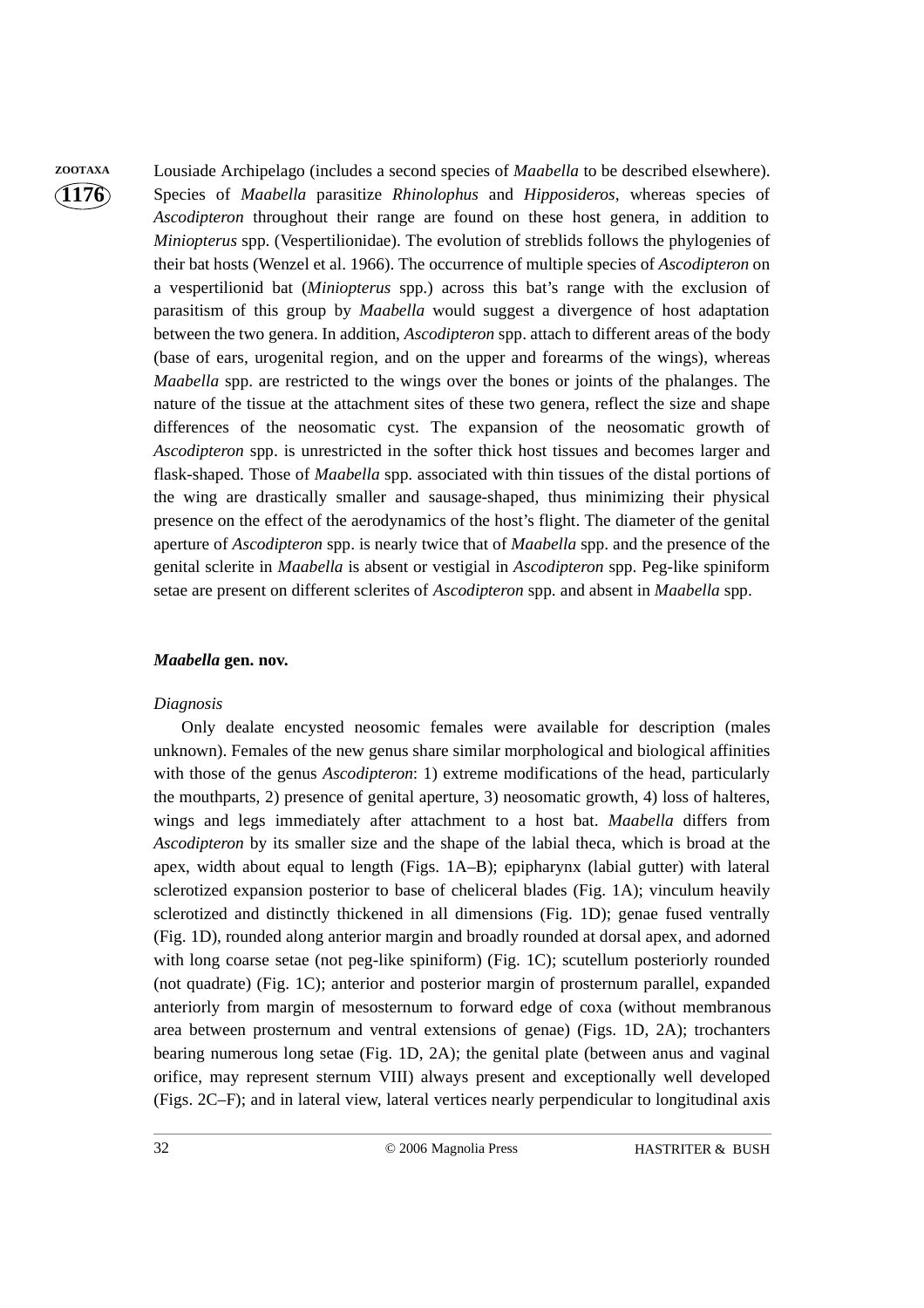of thorax (more oblique or flattened in *Ascodipteron*). The larvae are without discernable **ZOOTAXA** surface features, while the morphology of the prepupae of *Ascodipteron* and *Maabella* are similar. Spiracles of both genera of similar design: a dorsal and ventral pair of sealed, linear and elevated zipper-like spiracles. There were insufficient numbers of *Maabella* prepupae to evaluate the taxonomic significance of the length and position of spiracles.

### *Etymology*

The genus is named in honor of the late Dr. Tsing C. Maa (1910–1992), (formerly of the B.P. Bishop Museum, Honolulu, Hawaii), who advanced our systematic understanding of the bat parasites Nycterobiidae and Streblidae. His contributions were particularly noteworthy regarding this most unusual and intriguing subfamily of bat parasites (Ascodipterinae) and long ago he recognized the presence of a new genus from China (Maa 1965a), but never published its description.

### *Maabella stomalata* **sp. nov.**

#### *Material examined*

Holotype, dealate female: **Vietnam: Tuyen Quang Province,** Na Hang Nature Reserve, (22°20'N, 105°25'E), ex. *R. paradoxalophus* (ROM no. 107647), 17–19 V 1997, J. Eger, B. Lim, and L. Mitchell (ROM).

Paratypes: **China: Guangxi Province,** Jing Xin County Provincial Nature Reserve, (978 m), (23°12'N, 105°09'E), ex. *R. affinis* (ROM no.s 116035, 116084, 116085, 116089, and116092), 20 IX 2004, S. Bush  $(3)$ <sup>2</sup> and 1 prepupa MWH; 7 ROM); same data except 3 X 2004, (ROM no.s 116141 and 116142) (2 ROM); same data except ex. *R. macrotis* (ROM no. 116115), 2 October 2004 (2º MWH, 1º ROM); Shiwandashan National Nature Preserve, ex. *R. affinis* (ROM no.s 116404 and 116399), 20 IV 2005, S. Bush (2º NMNH, 1 ROM). **Vietnam: Tuyen Quang Province,** Na Hang Nature Reserve, (22°20'N, 105°25'E), ex. *R. macrotis* (ROM no. 107635), 16 V 1997, J. Eger, B. Lim, and L. Mitchell (2 ROM).

#### *Other Material Examined*

**China: Guangxi Province,** Jing Xin County Provincial Nature Reserve, (978 m), (23°12'N, 105°09'E), ex. *R. affinis* (ROM no. 116089 and 116035), 20 IX 2004, S. Bush [1<sup>2</sup> DNA, 1 prepupa MWH; 1<sup>2</sup> mounted on stub for SEM, see Hastriter *et al.* (2006), ROM]. **Vietnam: Tuyen Quang Province,** Na Hang Nature Reserve, (22°20'N, 105°25'E), ex. *R. paradoxalophus* (ROM no.s 107647 and 107669), 17–19 V 1997, J. Eger, B. Lim, and L. Mitchell, (genital apertures of  $3\frac{1}{7}$  ROM); same data except ex. *R. macrotis* (ROM no. 107635), 16 V 1997, J. Eger, B. Lim, and L. Mitchell [1 mounted on stub for SEM, see Hastriter *et al.* (2006), ROM].

**1176**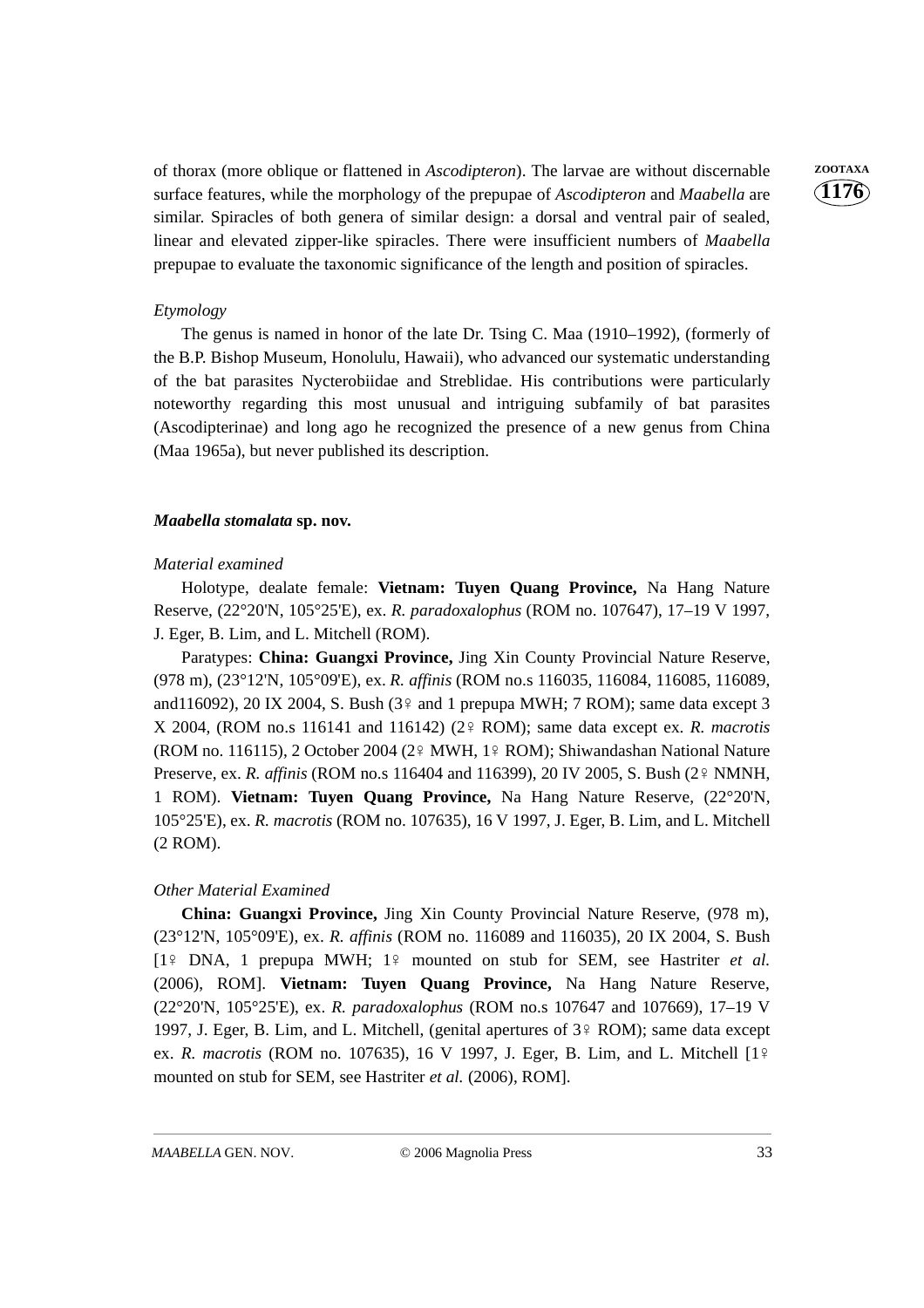



**FIGURE 1.** A–D. *Maabella stomalata*, gen. & sp. nov., Tuyen Quang Province, Vietnam: A. Labial theca, dorsal view (ex. *R. macrotis*); B. Labial theca, ventral view (ex. *R. paradoxalophus*); C. Thorax, dorsal (ex. *R. macrotis*); D. Thorax, ventral, white arrow illustrates vinculum; black arrows illustrates fusion of genae (ex. *R. paradoxalophus*). Scale A–D = 200µ.

# *Diagnosis*

Setae on the gena, pleural sclerites, scutum, and lateral vertices are long and slender (longer that diameter of spiracle on mesopleuron); structures without peg-like spiniform setae. Protrochanter and mesotrochanter with a parallel tuft-like apical group of long setae. Sternites without setae.

### *Description*

Characters are a composite of the dealate female holotype and paratypes. **Head:** Labial theca laterally expanded at apex, both dorsal and ventral; bearing pale short,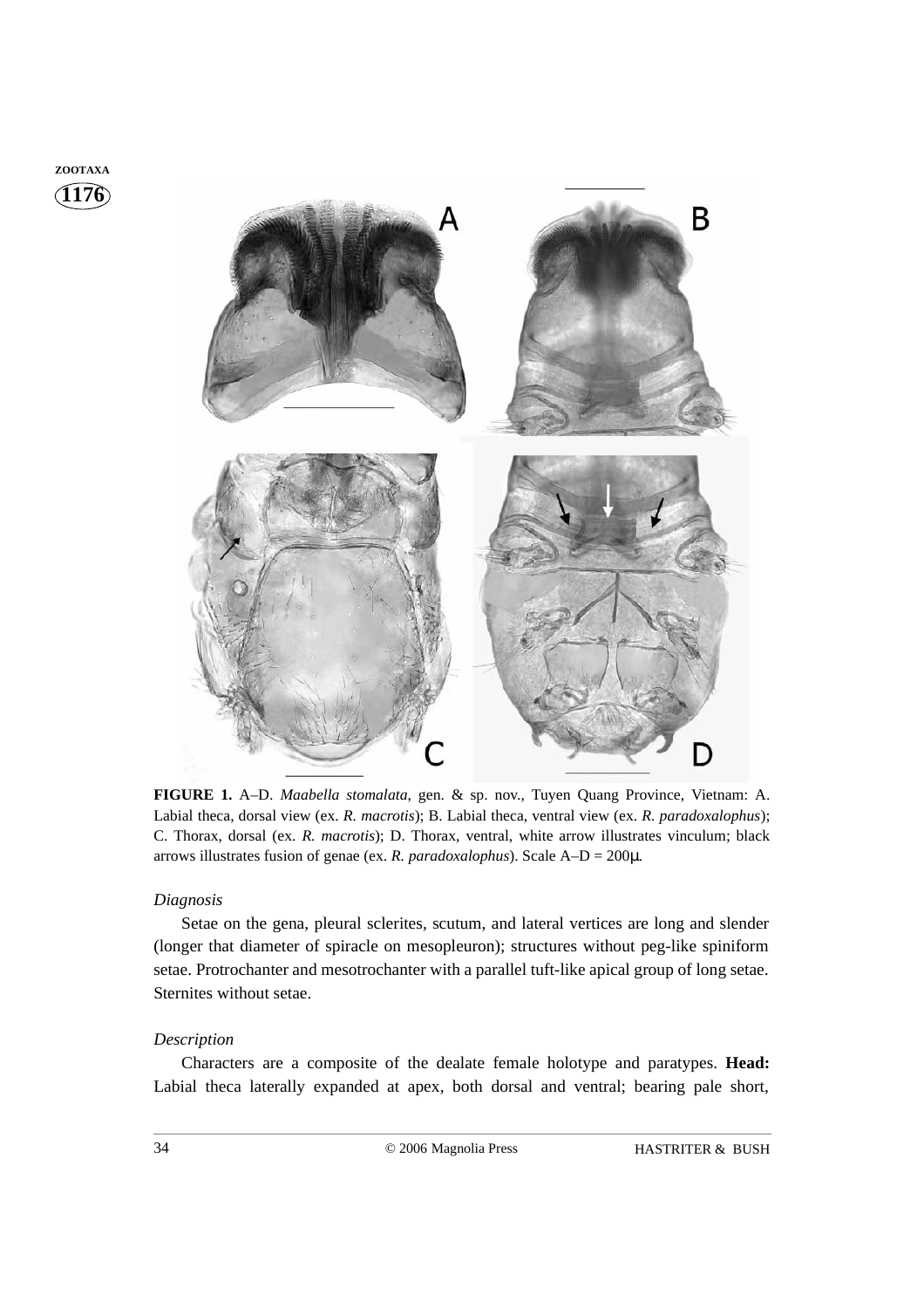sparsely scattered spiniform setae dorsolaterally, some extending onto ventral surface **ZOOTAXA** (Figs. 1A–B). Ventral surface with many fine, long setae scattered on anterior half. Theca bulged ventrally at base in lateral aspect. Twelve complex cheliceral blades (four dorsal and four ventral medially fixed); two laterals (one dorsal, one ventral each side). E pipharynx (labial gutter) with laterally expanded sclerotizations posterior to cheliceral blades (Figs. 1A–B). Clypeus horseshoe-shaped; vinculum heavily sclerotized, C-shaped plate (Fig. 1D). Frons expanded laterally; anterior margin gently convex, posterior margin darkly sclerotized (Figs. 1C, 2B). Antenna of two segments; arista multi-branched apically, arising from globular second segment. Lateral vertex wider than long, 9–12 long setae directed anteriorly on anterior half (Fig. 2B). Gena broadly rounded dorsally, with 9–10 slender setae on dorsal half (Figs. 1C, 2A); genae fused at ventor (Fig. 1D). **Thorax:** Scutum with many slender lateral and posterior setae, central area devoid of setae. Scutellum rounded from dorsal aspect, without setae (Fig. 1C). Mesopleuron devoid of setae anterior to round spiracle; 24–25 slender setae posteriorly. Hypopleuron and sternopleuron each without setae. Pteropleuron covered with about 20 long slender setae (Fig. 2A). Procoxa with 3–4 long setae, mesocoxa with 1–2 long setae, metacoxa broad, with long setae scattered along margins. Protrochanter and mesotrochanter each with apical group of 7–8 setae whose lengths exceed that of the trochanter; metatrochanter with two basal patches of minute setae and several longer setae towards apex. Prosternum, mesosternum, and metasternum without setae; latter two divided by medial suture (Fig. 1D). **Genital Aperture:** Fifth and sixth terminal pairs of spiracles dorsad to pair of cerci. Cercus with two long lateral setae and 8–9 shorter setae (variable between specimens). Seventh pair of spiracles ventrolateral to vaginal opening (Fig. 2C). Genital plate (possibly representing sternum VIII) bearing 3–5 stout setae; positioned between the anal and vaginal openings (Figs. 2C–F). Seven to eight slender setae between pair of seventh spiracles; two setae lateral to each cerca. Lateral to all spiracles are three roughly concentric rows of setae; each seta short and stout, but not arising from sclerotized plate. Vaginal orifice small and slit-like or enlarged (dependent on parity). **Larva/prepupa:** Larva without apparent features; tubular to elliptical. More developed larvae (or prepupae) have surface sculpturing (Fig. 3D), a sclerotized conical anus (Fig. 3D), ventral pair of spiracles less than half the length of dorsal pair, each with longitudinal raphe (Fig. 3B). General shape of prepupa flattened ventrally, dorsally convex, oval shaped (Fig. 3A). Prepupa: Length: 1.66 mm, height: 1.11 mm, width: 1.25 mm ( $n = 1$ ).

# *Dimensions*

Whole neosomes are highly pleomorphic but length, height, and width of mature females averaged 2185 $\mu$ , 1550 $\mu$ , and 1550 $\mu$  (n = 4, range: 2080–2220 $\mu$ ; 1520–1660 $\mu$ ; 1520–1660 $\mu$ ), respectively. Head and thorax, average length: 1091 $\mu$  (n = 5, range: 1035–1142 $\mu$ ). Labial theca, average length: 413 $\mu$  (n =6, range: 389–442 $\mu$ ); average width: 483 $\mu$  (n = 5, range: 462–515 $\mu$ ).

**1176**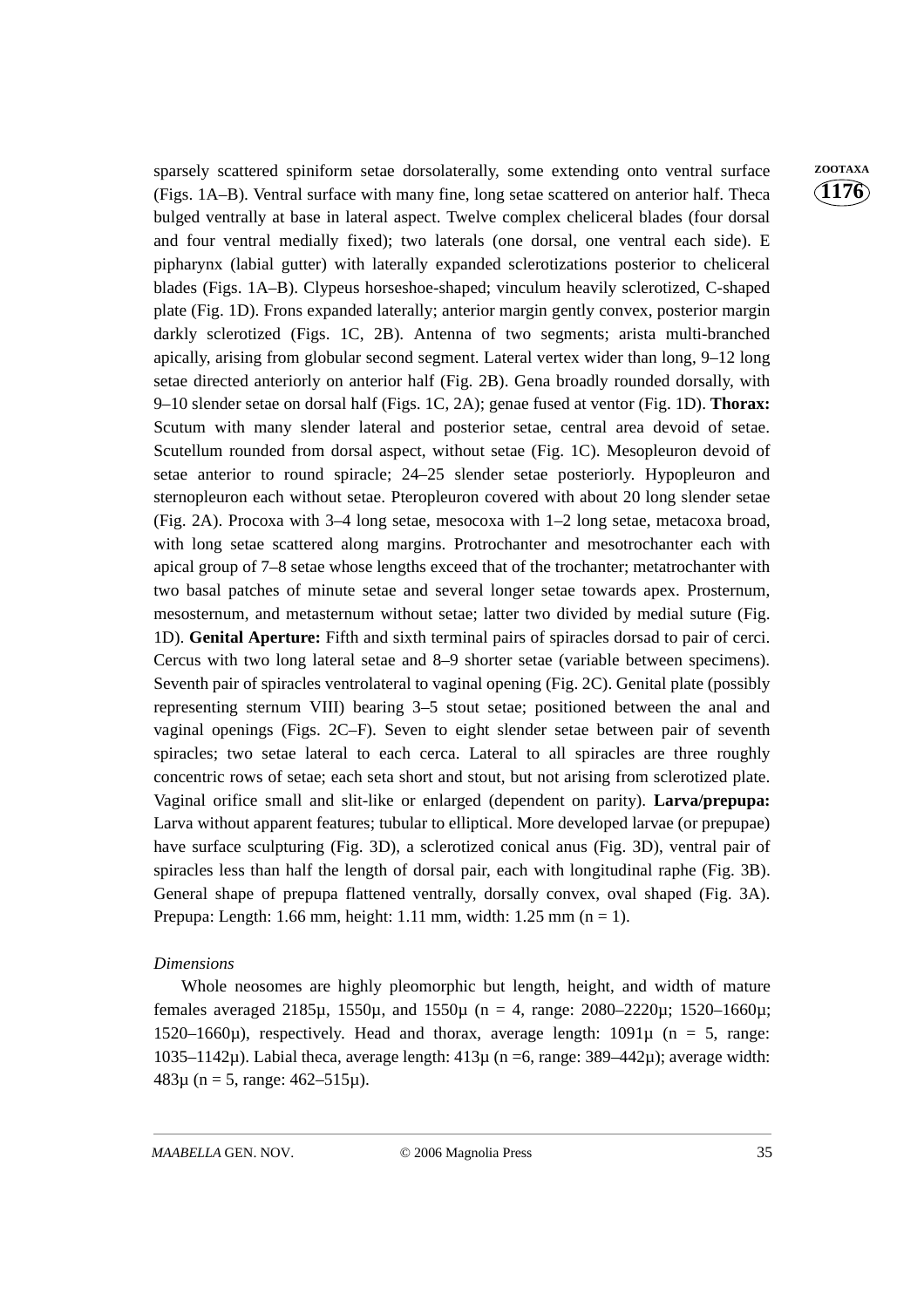**1176 ZOOTAXA**



**FIGURE 2.** A–F. *Maabella stomalata*, gen. & sp. nov. A. Head, posterior and thorax (ex. *R. affinis*); B. Frons and lateral vertex, ex. *R. macrotis*; C. Genital aperture (ex. *R. macrotis*); D–F. Cerci and genital plates; D–E. Guangxi Province, China (ex. *R. macrotis* and *R. affinis*, respectively); F. Tuyen Quasng Province, Vietnam (ex. *R. affinis*). Abbreviations: a.s., anterior thoracic spiracle; cx1, coxa 1; fr, frons; g, gena; hp, hypopleuron; lv, lateral vertex; ms, mesopleuron; pt, pteropleuron; s.w., stump of wing; sc, scutum; ster, sternopleuron; t.1, trochanter 1; and th, labial theca. Scale  $A-C = 200\mu$ ,  $D-F = 100\mu$ .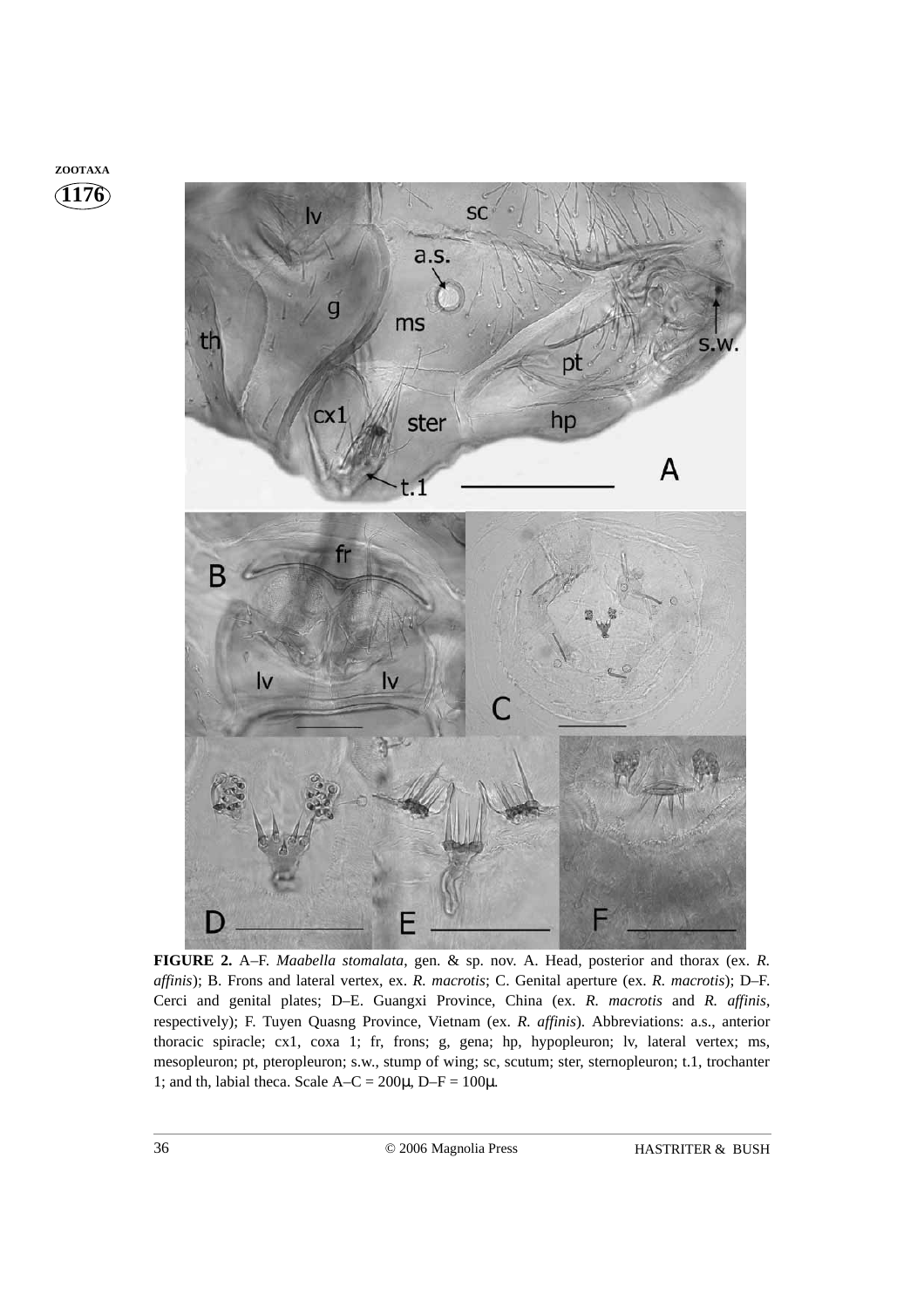

**FIGURE 3.** A–D. *Maabella stomalata*, gen. & sp. nov., Prepupae, Guangxi Province, China (ex. *R. affinis*). A. Dorsal view; B. Spiracles, posterior; C. Anterior mouth; D. Anus. Abbreviations: an, anus; d.s., dorsal spiracle; es, esophagus; m, mouth; and v.s., ventral spiracle. Scale  $A-C = 200\mu$ , D  $= 100 \mu$ .

### **Discussion**

The majority of *M. stomalata* from China (17) were collected from 11 of 46 *R. affinis* individuals; however, three specimens were collected from the only specimen of *R. macrotis* examined. *Rhinolophus macrotis* from Vietnam also yielded three specimens. Although 21 genera of bats from five families were examined, the new genus was restricted to *Rhinolophus* (Rhinolophidae). Chinese specimens were embedded near the anterior edge of the wing and at the joints on the dorsal surface of the wings. Site of attachment for specimens from Vietnam (*Ascodipteron* spp., as well as *Maabella stomalata*) were removed from the wings and the urogenital area (Judith Eger, Department of Mammalogy, ROM, pers. comm.). Many additional specimens of *Maabella* collected from *Rhinolophus* spp. were recently acquired from countries from Southeast Asia to Papua New Guinea (manuscript in preparation). Interestingly, these specimens were almost exclusively found on the dorsal portion of the wing and many were directly over

*MAABELLA* GEN. NOV. © 2006 Magnolia Press 37

**1176 ZOOTAXA**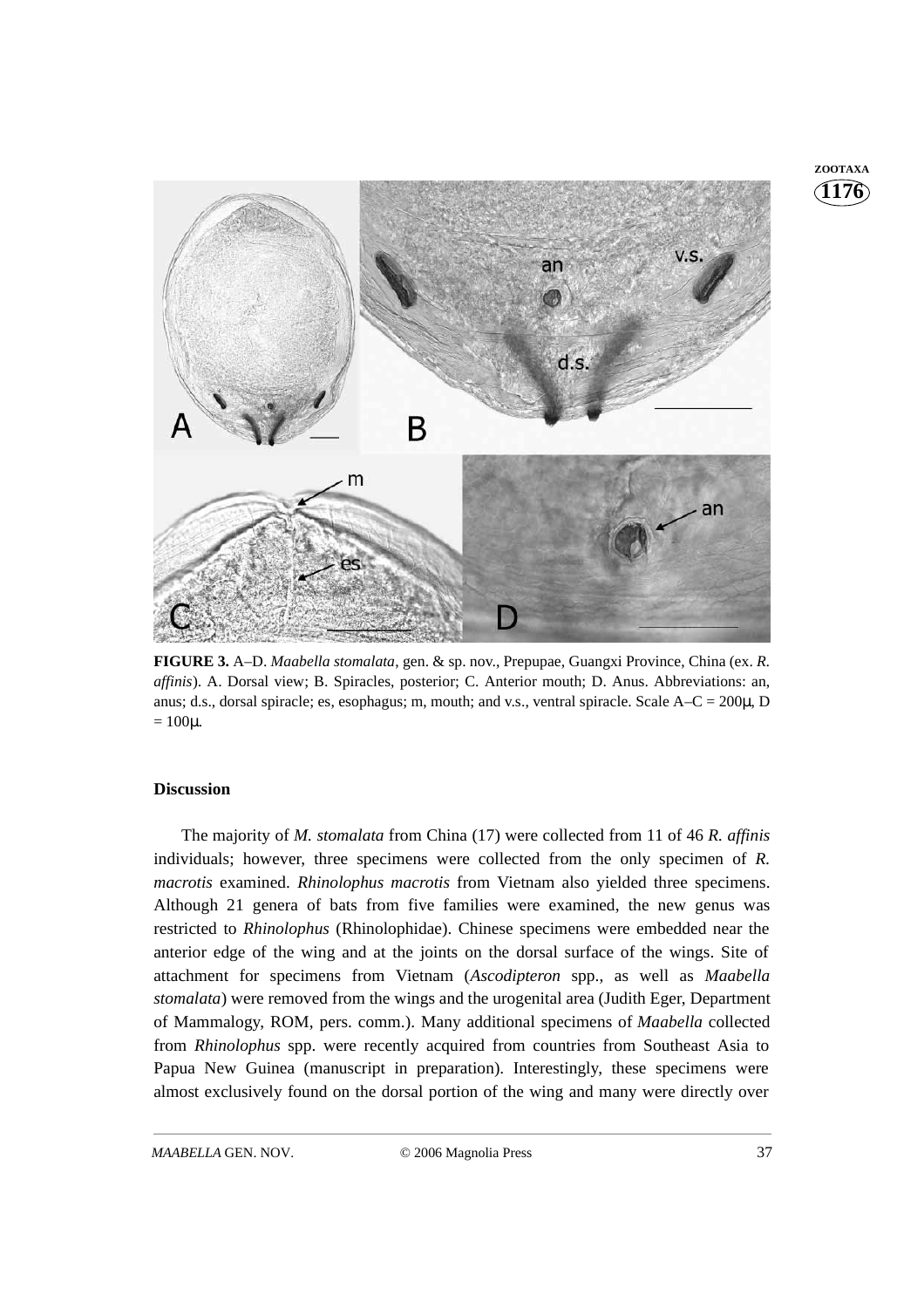**ZOOTAXA** the joints, while specimens of *Ascodipteron* occasionally collected from the same host were removed from the urogenital area.

> With exception of the single male *Paraascodipteron*, the taxonomy of Ascodipterinae relies solely on female characteristics. Advani and Vazirani (1981) based their diagnosis of the genus *Paraascodipteron* solely on wing venation. The male of *P. scotophilus* is not available for study and comparison; however, based on the illustrations of Advani and Vazirani (1981) morphological characters suggest that *Paraascodipteron* does not belong in the subfamily Ascodipterinae. In particular, the males of *Ascodipteron* (Ascodipterinae) have the following morphological characteristics: 1) segmentation of the abdomen is obscure or poorly defined (Muir 1912 and Maa 1971), 2) three longitudinal wing veins  $(R_1, R_{4,5}, \text{ and } M_4 + Cu_1)$  are present without crossveins (Theodor 1968), 3) absence of alula (Maa 1971), and 4) terminalia are external, a feature shared only by *Ascodipteron* spp. and New World species of *Nycterophilia* Ferris, 1916 (Wenzel *et al.* 1966). Thus, the illustrations and the sketchy description of *P. scotophilus* provided by Advani and Vazirani (1981) do not adhere to these major subfamily characteristics. One would conclude that the genus *Paraascodipteron* should be assigned to another subfamily of Streblidae (Hastriter *et al.* 2006), which is beyond the scope of our paper. The morphological characters of *Maabella* distinguish this new genus from *Ascodipteron*, while both clearly belong within the subfamily Ascodipterinae.

### **Acknowledgments**

We thank D. Clayton (University of Utah), J. Eger (ROM), B. Lim (ROM), and A. Peterson (University of Kansas, Museum of Natural History) for their efforts in planning, coordinating, and collecting mammals and parasites in southern China. This work was supported by NSF 02-186 Biotic Survey & Inventories grant to A. Peterson, R. Brown, D. Clayton and B. Lim. We are also grateful to Douglas C. Currie (Entomology, Department of Natural History, ROM) for providing Ascodipterinae from the Vietnam Bat Survey conducted in northern Vietnam in 1996 and 1997 and to Judith Eger for confirmation of many of the details associated with the host/parasite associations.

### **References cited**

- Adensamer, T. (1896) Über *Ascodipteron phyllorhinae* (n. gen. n. sp.), eine eigenthümliche pupiparenform. *Sitzungberichte Akademie der Wissenschaften in Wien. Mathematisch-naturwissenschaftliche Klasse*, 105, 400–416.
- Advani, R. & Vazirani, T.G. (1981) Studies on ectoparasites of bats of Rajasthan and Gujarat (India). *Records of the Zoological Survey of India, Miscellaneous Publication, Occasional Paper No*. 22, 1–155 pp.

Dittmar de la Cruz, K., Porter, M.L., Murray, S. & Whiting, M.F. (2006) Molecular phylogenetic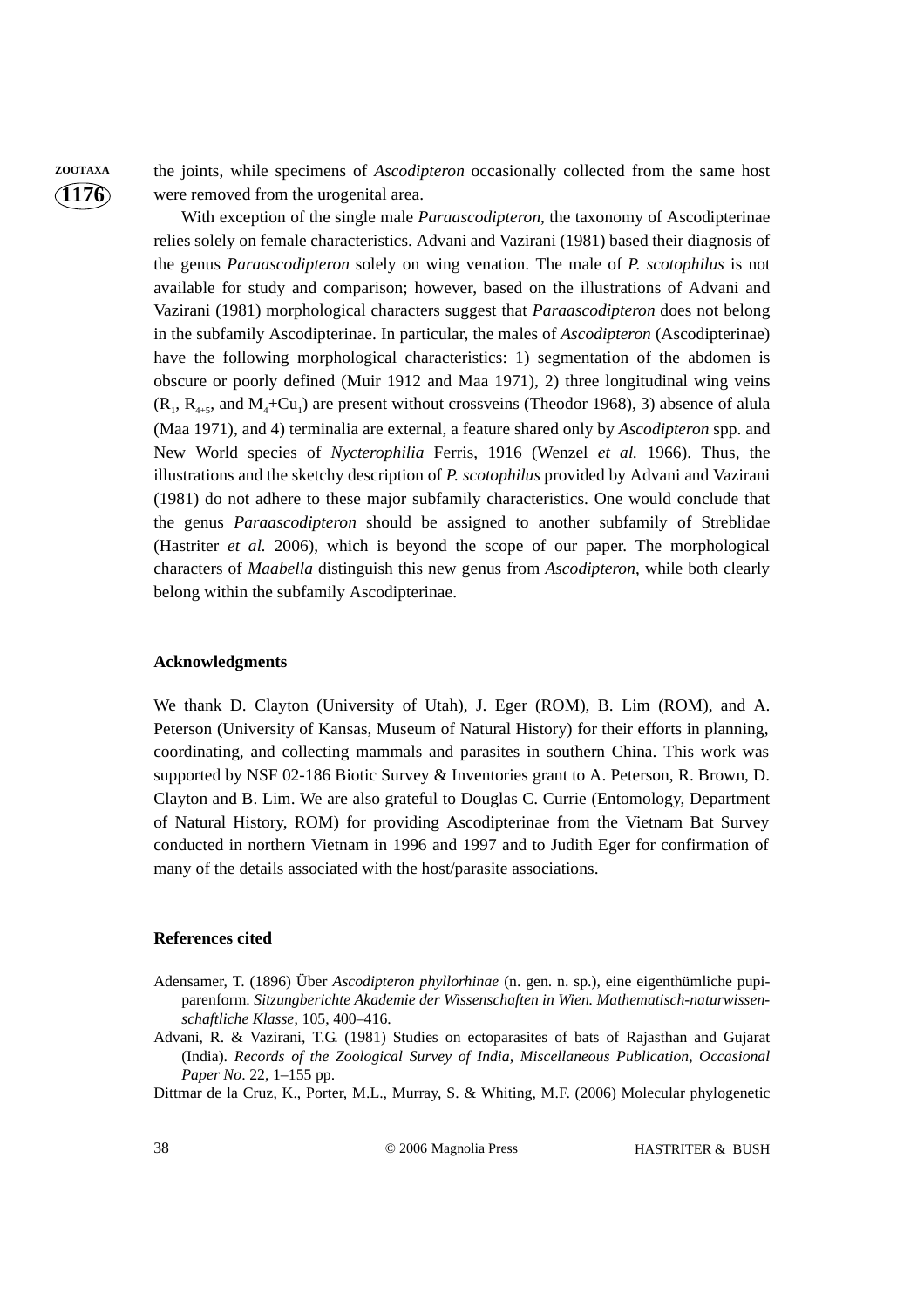analysis of nycteribiid and streblid bat flies (Diptera: Brachycera, Calyptratae): Implications **ZOOTAXA** for host associations and phylogeographic origins. *Molecular Phylogenetics and Evolution*, 38, 155–170.

- Hastriter, M.W., Dittmar, K. & Whiting, M.F. (2006) Investigation of taxonomically important morphological features of endoparasitic bat flies of the subfamily Ascodipterinae (Diptera: Streblidae) by scanning electron microscopy. *Zootaxa*, 1122, 57–68.
- Hürka, K. (1998) Family Streblidae. *In*: Papp, L. & Darvas, B. (Eds.), *Contributions to a Manual of Palaearctic Diptera.* Vol. 3. Higher Brachycera. Budapest: Science Herald, 880 pp.
- Hutson, A.M. & Oldroyd, H. (1980) Family Streblidae. *In*: Crosskey, R.W. (Ed.), *Catalogue of the Diptera of the Afrotropical Region*. British Museum (Natural Hisitory), London, 1437 pp.
- Jobling, B. (1940) Description of the young female and of the male of *Ascodipteron africanum* Jobling (Diptera, Streblidae). *Parasitology*, 32, 399–404.
- Jobling, B. (1952) Description of two new species of *Ascodipteron* from Africa and one species of *Nycteribosca* from Madagascar (Diptera, Streblidae). *Parasitology*, 42, 126–135.
- Maa, T. C. (1965a) Ascodipterinae of Africa (Diptera: Streblidae). *Journal of Medical Entomology*, 1, 311–326.
- Maa, T.C. (1965b) An interim world list of batflies (Diptera: Nycteribiidae and Streblidae). *Journal of Medical Entomology*, 1, 377–386.
- Maa, T.C. (1971) Studies in batflies (Diptera: Streblidae; Nycteribiidae). *Pacific Insects Monograph*, 28, 1–247.
- Maa, T.C. (1977) Streblidae. *In*: Del Finado, M.D. and Hardy, D.E. (Eds.). *A catalog of the Diptera of the Oriental Region.* Volume III. Suborder Cyclorrhapha (excluding Division Aschiza). University Press of Hawaii, Honolulu, 854 pp.
- Maa, T.C. (1989) Family Streblidae. *In*: Evenhuis, N.L. (Ed.). *Catalog of the Diptera of the Australasian and Oceanian Regions.* Bishop Museum Special Publication 86, Bishop Museum Press, Honolulu, 1155 pp.
- Muir, F. (1912) Two new species of *Ascodipteron*. *Bulletin. Museum of Comparative Zoology*, Harvard, 54, 351–366.
- Theodor, O. (1968) A revision of the Streblidae (Diptera) of the Ethiopian Region. *Transactions of the Royal Entomological Society of London*, 120, 313–373.
- Theodor, O. & Moscona, A. (1954) On bat parasites in Palestine. I. Nycteribiidae, Streblidae, Hemiptera, Siphonaptera. *Parasitology*, 44, 230–239.
- Wenzel, R.L., Tipton, V.J. & Kiewlicz, A. (1966) The streblid batflies of Panama (Diptera Calypterae: Streblidae). *In*: Wenzel, R.L. & Tipton, V.J. (Eds.), *Ectoparasites of Panama*. Field Museum of Natural History, Chicago, pp. 405–675.